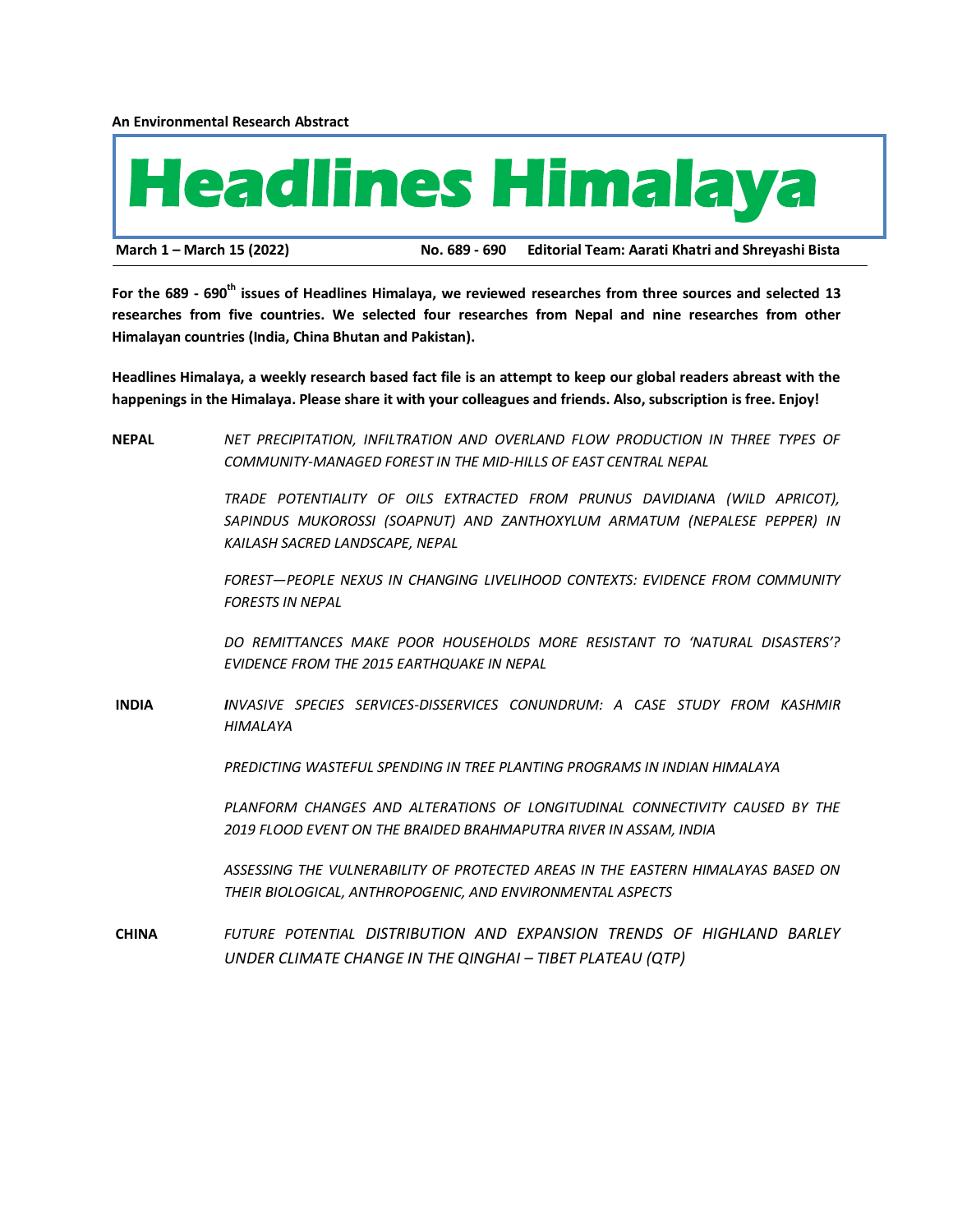*ESTIMATION OF ALPINE GRASSLAND ABOVE-GROUND BIOMASS AND ITS RESPONSE TO CLIMATE ON THE QINGHAI-TIBET PLATEAU DURING 2001 TO 2019*

*AGRICULTURAL PRODUCTION UNDER RURAL TOURISM ON THE QINGHAI-TIBET PLATEAU: FROM THE PERSPECTIVE OF SMALLHOLDER FARMERS*

**BHUTAN** *EMPIRICAL EVIDENCE OF THE LIVELIHOOD VULNERABILITY TO CLIMATE CHANGE IMPACTS: A CASE OF POTATO-BASED MOUNTAIN FARMING SYSTEMS IN BHUTAN*

**PAKISTAN** *INDIGENOUS KNOWLEDGE AND QUANTITATIVE ETHNOBOTANY OF THE TANAWAL AREA, LESSER WESTERN HIMALAYAS, PAKISTAN*

## Nepal-Himalaya

### **NET PRECIPITATION, INFILTRATION AND OVERLAND FLOW PRODUCTION IN THREE TYPES OF COMMUNITY-MANAGED FOREST IN THE MID-HILLS OF EAST CENTRAL NEPAL**

Manoj Badu, Chandra Prasad Ghimire, L. Adrian Bruijnzeel, Ian Nuberg, and Wayne S. Meyer

### *Trees, Forests and People* 8: 100218

It is widely believed that community forest management concurrently improves the social, ecological and economic conditions of local populations. Accordingly, large areas of Nepal's Mid-hills' forests are used and managed by local Community Forest User Groups (CFUGs). The CFUGs plant seedlings as well as thin and prune forest trees at varying intensities as determined by local forest conditions and the need for forest product (mainly timber, firewood, livestock fodder and compostable litter). However, the hydrological effects of these activities are uncertain. We present results of through fall (Tf), stem flow (Sf) and overland flow (OF) measurements made between June 2015 and December 2016 (including two consecutive rainy seasons) in three types of communitymanaged forests subject to different levels of community usage in the Kavre district (East Central Nepal): (i) regenerating natural broad-leaved (BF), (ii) predominantly-planted pine (PF), and (iii) mixed pine-broad-leaved (MF). The BF and MF were used more intensively than the PF. Overall Tf fractions were 72.0%, 73.7% and 77.5% of incident precipitation (P) for the BF, MF and PF, respectively, with corresponding Sf fractions of 1.6%, 1.3% and 0.6%. Overall rainfall interception fractions were 26.4%, 25.1% and 21.9% for the BF, MF and PF, respectively, and reflected the trend in leaf area index. Total amounts of OF constituted 11.4%. 9.8% and 4.7% of net precipitation (Tf+Sf) inputs to the forest floor in the BF, MF and PF, respectively and broadly followed the relative intensity of forest usage. Observed amounts of OF in the study forests represent ca. 50–115 mm of foregone infiltration opportunity per year under average rainfall, implying reductions in the recharge of soil and groundwater reserves of ~6% in the PF to 12–14% in the MF and BF. Our results thus show that regular harvesting of litter, fodder and firewood combined with surface compaction by human traffic constitute important determinants of hill slope hydrological functioning, particularly regarding amounts of foregone infiltration and runoff as OF in the more intensively used community-managed forests of Nepal's Mid-hills.

For Further Reading:<https://doi.org/10.1016/j.tfp.2022.100218>

**TRADE POTENTIALITY OF OILS EXTRACTED FROM** *PRUNUS DAVIDIANA* **(WILD APRICOT),** *SAPINDUS MUKOROSSI* **(SOAPNUT) AND** *ZANTHOXYLUM ARMATUM* **(NEPALESE PEPPER) IN KAILASH SACRED LANDSCAPE, NEPAL**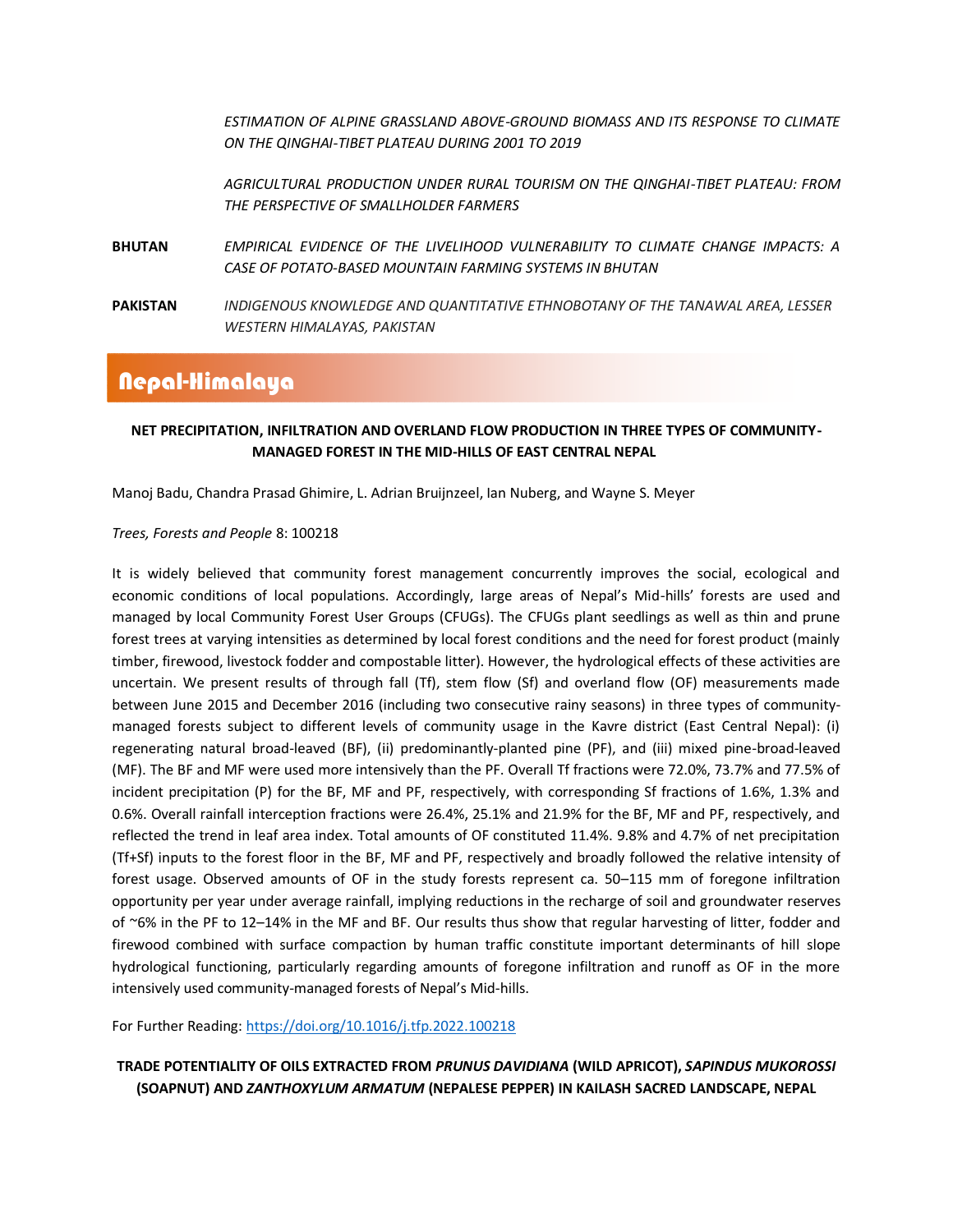Dipesh Pyakurel, Bijay Raj Subedee, Chandra Kanta Subedi, Janita Gurung, and Ram Prasad Chaudhary

### *Environmental Challenges* 7: 100490

Currently, 80–90% of Nepalese medicinal and aromatic plants (MAPs) are exported in crude form to more than 50 countries worldwide. The prospects of exporting processed MAPs have been discussed but the progress is slow. This paper analyses the trade and prospects of secondary processing of two vegetables oils, *Prunus davidiana* and *Sapindus mukorossi*, and an essential oil of *Zanthoxylum armatum* from Baitadi, Bajhang, Darchula and Humla Districts of the Kailash Sacred Landscape (KSL) in Nepal. A wide range of literature was referred and telephone interviews were conducted with traders and exporters to collect information on the trade value, volume and prospects of these three species. *Prunus davidiana* is a non-native species found in Humla District. *Prunus davidiana* oil is exported along with Chuli (*Prunus armeniaca*) oil with market price of USD 26/kg and an estimated export volume ranging around two tons in 2020 from Nepal. *Sapindus mukorossi* is cultivated and abundantly found in Baitadi, Darchula and Bajhang Districts. Crude *S. mukorossi* is one of the highly exported MAPs of Nepal (1,300–2,550 tons per annum) and from KSL Nepal (estimated 500 tons per annum), but the domestic trade and export of its oil is not yet commenced in the country. *Zanthoxylum armatum* is a widely cultivated native medicinal plant of Nepal with estimated annual export volume (crude) of 1,400–1,700 tons, KSL area in Nepal contributing 4– 16 tons per annum. *Zanthoxylum* oil extracted from its fruits is exported to India and European countries. The market price of *Zanthoxylum* oil ranges between USD 110–130/kg, and the export volume ranged between 3.5–7.7 tons. There are no records of processing of *Zanthoxylum* oil in KSL Nepal. The prospects of *P. davidiana* oil in cosmetics and *S. mukorossi* oil in bio-fuel exists but few issues need to be addressed such as inclusion of *P. davidiana* in the Government of Nepal's royalty list to legalize the trade of its oil. Further research on yield and trade potential, and developing efficient processing technology are also needed to build on the trade potential of these three oils.

For Further Reading:<https://doi.org/10.1016/j.envc.2022.100490>

### **FOREST—PEOPLE NEXUS IN CHANGING LIVELIHOOD CONTEXTS: EVIDENCE FROM COMMUNITY FORESTS IN NEPAL**

Neha Shahi, Prabin Bhusal, Ganesh Paudel, and Jude Ndzifon Kimengsi

#### *[Trees, Forests and People](https://www.sciencedirect.com/journal/trees-forests-and-people)* [8:](https://www.sciencedirect.com/journal/trees-forests-and-people) 100223

Community forestry in Nepal has set an example of people's participation in forest management. The direct dependency of local people on [forest resources](https://www.sciencedirect.com/topics/agricultural-and-biological-sciences/forest-reserves) for livelihood activities has been one of the key adhesive factors for collective efforts in forest management. Changing livelihood strategies from agriculture-based livelihoods to migration (and [remittances](https://www.sciencedirect.com/topics/earth-and-planetary-sciences/remittance) thereof) and the service sector, introduces a new dispensation which is yet to be sufficiently understood. This paper explores the changing livelihood strategies of forest users and analyses their effects on participation in forest management. The structured household survey ( $n = 106$ ), key informant interviews ( $n = 6$ ), and focal group discussions ( $n = 3$ ) in three community forest user groups in the mid-hills of Nepal were employed to analyze the changing livelihood strategies in the last 15 years, and to underscore their implications for forest management. We followed the recall process, and in order to ease the recall process, the reference events were discussed with the respondent. The result showed an increasing switch to non-forest dependent livelihood strategies, characterized by the emergence of non-agriculture (remittance, business, service) sectors. While there is no change in the number of CF meetings attended, and the average time spent per meeting by user households, a decreasing dependence on forests, as well as the willingness to participate in forest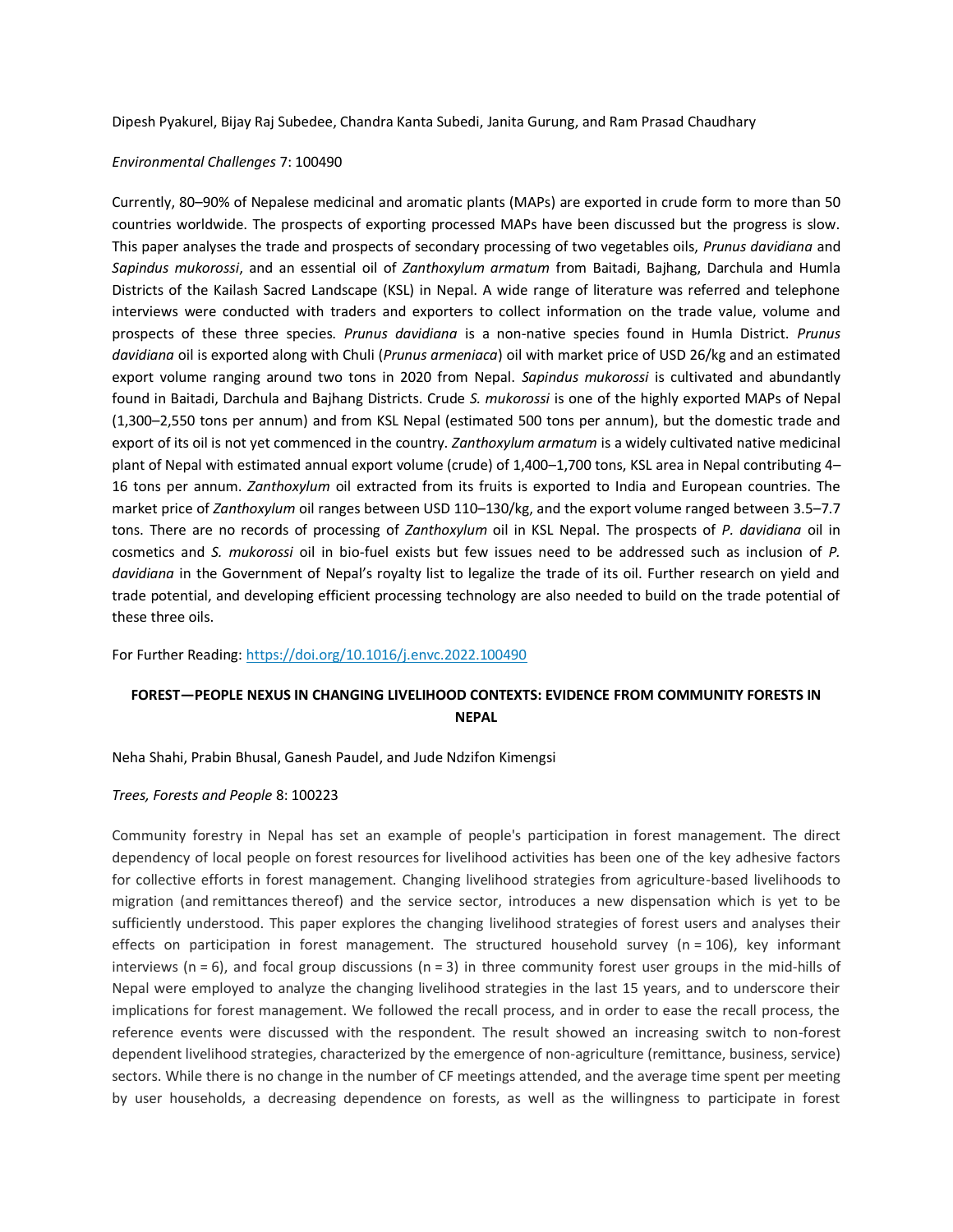management was recorded. These were associated with the change in livelihood strategies from agriculture to non-agriculture-based practices. This context justifies the need for a re-think on how to stabilize the rural sector to limit rural exodus and the management of community forest resources in the mid-hills of Nepal.

For Further Reading:<https://doi.org/10.1016/j.tfp.2022.100223>

### **DO REMITTANCES MAKE POOR HOUSEHOLDS MORE RESISTANT TO 'NATURAL DISASTERS'? EVIDENCE FROM THE 2015 EARTHQUAKE IN NEPAL**

Takeshi Sato, Towa Tachibana, Takeshi Sakurai, and Santosh Rayamajhi

#### *[International Journal of Disaster Risk Reduction](https://www.sciencedirect.com/journal/international-journal-of-disaster-risk-reduction) [73](https://www.sciencedirect.com/journal/international-journal-of-disaster-risk-reduction/vol/73/suppl/C)*: 102858

Although many studies have found negative associations between GDP per capita and damage caused by nature's shocks, evidence suggests that this negative association is obscure among low-income countries. By utilizing detailed household (HH) survey data from rural areas of Nepal, we investigated whether rising HH incomes, mainly through [remittances,](https://www.sciencedirect.com/topics/social-sciences/remittances) mitigated the damages caused by the 2015 devastating earthquake to houses. We confirmed that remittances were positively associated with house structures using concrete. Our analyses, however, did not show that houses using concrete displayed strength against the seismic shocks in 2015 compared with the masonry houses that were commonly used in the study areas. Our estimates further indicated that those HHs receiving more remittances maintained houses that were more vulnerable to the 2015 earthquake. We consider that the most likely factor by which remittances weakened houses against the seismic shocks are less maintenance and minor repairs in the remittance-dependent HHs. For example, remittance-dependent HHs tends to suffer from the shortage of working-age male workers needed for maintenance work. Our results suggest that using modern construction materials with remittances does not necessarily help HHs withstand nature's shocks.

For Further Reading:<https://doi.org/10.1016/j.ijdrr.2022.102858>

# **INVASIVE SPECIES SERVICES-DISSERVICES CONUNDRUM: A CASE STUDY FROM KASHMIR HIMALAYA** India-Himalaya

### **INVASIVE SPECIES SERVICES-DISSERVICES CONUNDRUM: A CASE STUDY FROM KASHMIR HIMALAYA**

Ishfaq Ahmad Sheergojri, Irfan Rashid, Ishfaq UI Rehman, and Irfan Rashid

#### *[Journal of Environmental Management](https://www.sciencedirect.com/journal/journal-of-environmental-management)* [309:](https://www.sciencedirect.com/journal/journal-of-environmental-management/vol/309/suppl/C) 114674

[Invasive species](https://www.sciencedirect.com/topics/earth-and-planetary-sciences/invasive-species) and their management represent a multi-faceted issue affecting social and natural systems. People see the advantages and risks of these species through various value structures, which influences decisions on whether and where they can be managed. While many studies have focused on the ecological effects of invasive species, their impact on human livelihoods and well-being is less recognized. Understanding the effects (benefits and costs) of invasive species on livelihoods and human well-being, as well as people's perception, is important for guiding policy formulation and devising management strategies. Here we present a case study of Dal Lake - a freshwater urban lake of Kashmir Himalaya - providing various ecological, biological, and hydrological functions that offer economic, aesthetic, recreational, educational, and other values to the local populace. In the context of a gradually increasing attention on the impacts of Invasive Alien [Plant species](https://www.sciencedirect.com/topics/engineering/plant-specie) (IAPs) on this ecosystem, we conducted Focal Group Discussions (FGDs) to determine the perception of people living inside and around Dal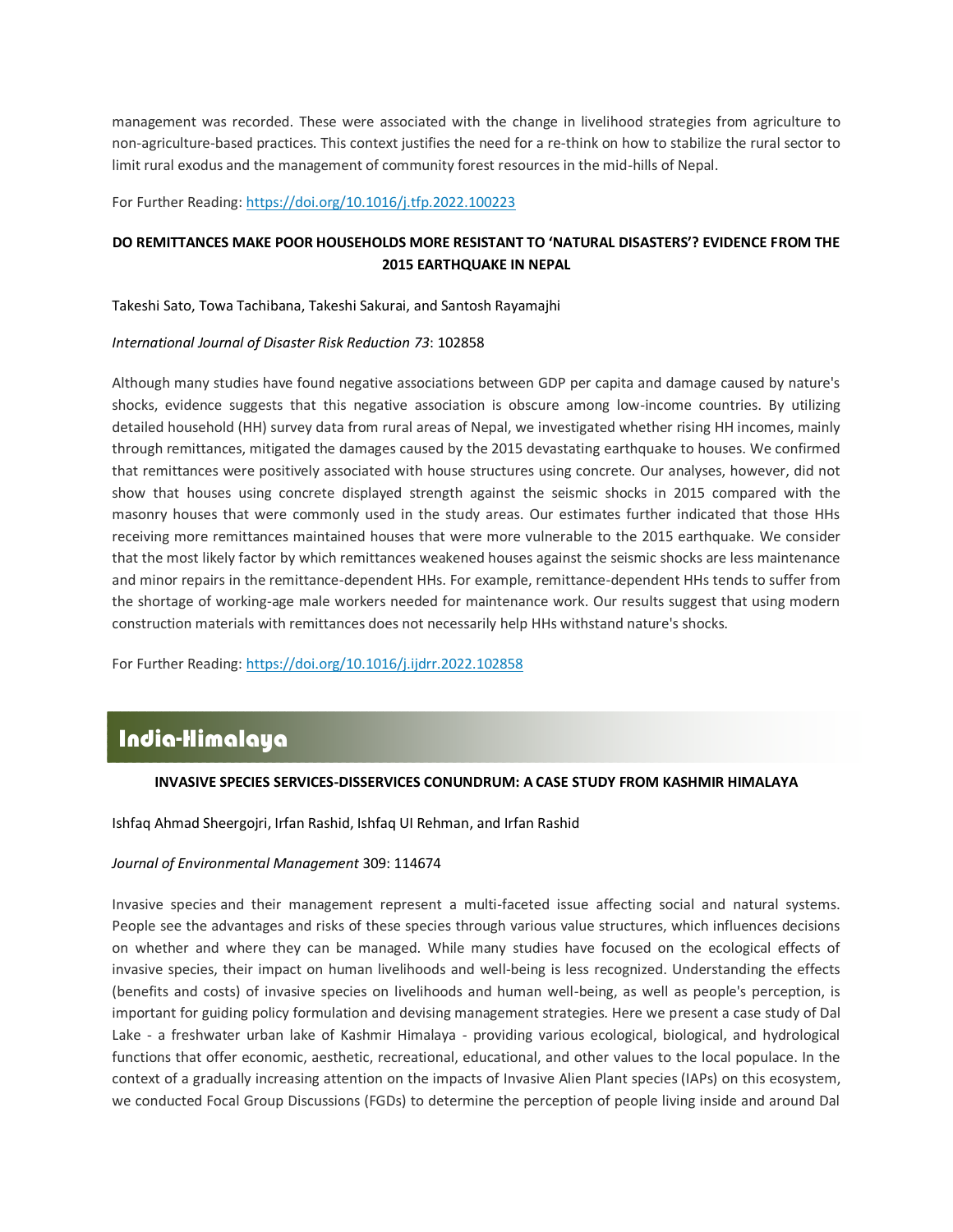Lake regarding two invasive species, namely, *Nymphea mexicana* and *Hydrocharis dubia*, and their capacity to provide ecosystem services (ES) and disservices (EDS). Following that, a discursive scenario assessment tool multicriteria mapping (MCM) was used to involve stakeholders in ranking their priorities in two scenarios of the lake- 'status quo' vs 'clean lake with limited weeds' in the Dal Lake social-ecological system. We found that their perception of the impact of invasive species varies with factors such as the location of invasive plants in the lake, and people's occupation, and household characteristics. Most participants perceive these species positively (i.e., agreeing that they create ecosystem services in the form of cattle feed), but some recognize their importance in providing ecosystem disservices. Their primary concern and priority were the sustenance of their livelihood in any scenario, and most respondents did not oppose the eradication of two IAPs if their livelihood is secure. We conclude that a more nuanced strategy to IAS management is required, one that combines both local livelihood demands and broader environmental and social considerations.

### **For Further Reading:** <https://doi.org/10.1016/j.jenvman.2022.114674>

### **PREDICTING WASTEFUL SPENDING IN TREE PLANTING PROGRAMS IN INDIAN HIMALAYA**

Pushpendra Rana, Forrest Fleischman, Vijay Ramprasad, and Kangjae Lee

#### *World Development* 154: 105864

Tree planting is widely promoted as a cost-effective natural climate solution, yet there are few evaluations of the implementation of tree planting. Our analysis of a unique dataset on tree planting in the Indian Himalayan state of Himachal Pradesh shows that over half of the state's budget for tree planting is wasted on plantations that are unlikely to survive and/or are poorly designed to achieve the state's goal of increasing forest cover. Himachal Pradesh (and India more generally) has been identified as a high potential area for natural climate solutions due to high government capacity, adequate funding, and government agencies with extensive planting experience. We combine data on the location and financial outlay for plantations, which allow us to analyze the relationship between plantations and social and biophysical conditions, with a machine learning model, trained on past land cover change, which predicts the likelihood of future tree cover loss in plantation areas. Our finding that even in this high potential area tree planting programs involve considerable wasted expenditure on ineffective plantations raises questions about optimistic assessments of the potential for tree planting to serve as a cost-effective natural climate solution. We suggest deemphasizing the target-based approaches that dominate present policy-making and high-profile scientific publications, which we argue are the cause of wasted expenditures in Himachal Pradesh. Instead policy-makers and scientists interested in natural climate solutions should focus on developing solutions that respond to local biophysical, social, and economic realities, and are implemented through transparent procedures that increase accountability to and reinforce the rights of forest dependent people.

For Further Reading:<https://doi.org/10.1016/j.worlddev.2022.105864>

### **PLANFORM CHANGES AND ALTERATIONS OF LONGITUDINAL CONNECTIVITY CAUSED BY THE 2019 FLOOD EVENT ON THE BRAIDED BRAHMAPUTRA RIVER IN ASSAM, INDIA**

Joy Rajbanshi, Sharmistha Das, and Priyank Pravin Patel

#### *Geomorphology* 403: 108174

The longitudinal connectivity of rivers facilitates the downstream transfer of discharge and sediment. Any alterations to this component can potentially impair/block sediment movement, resulting in deposition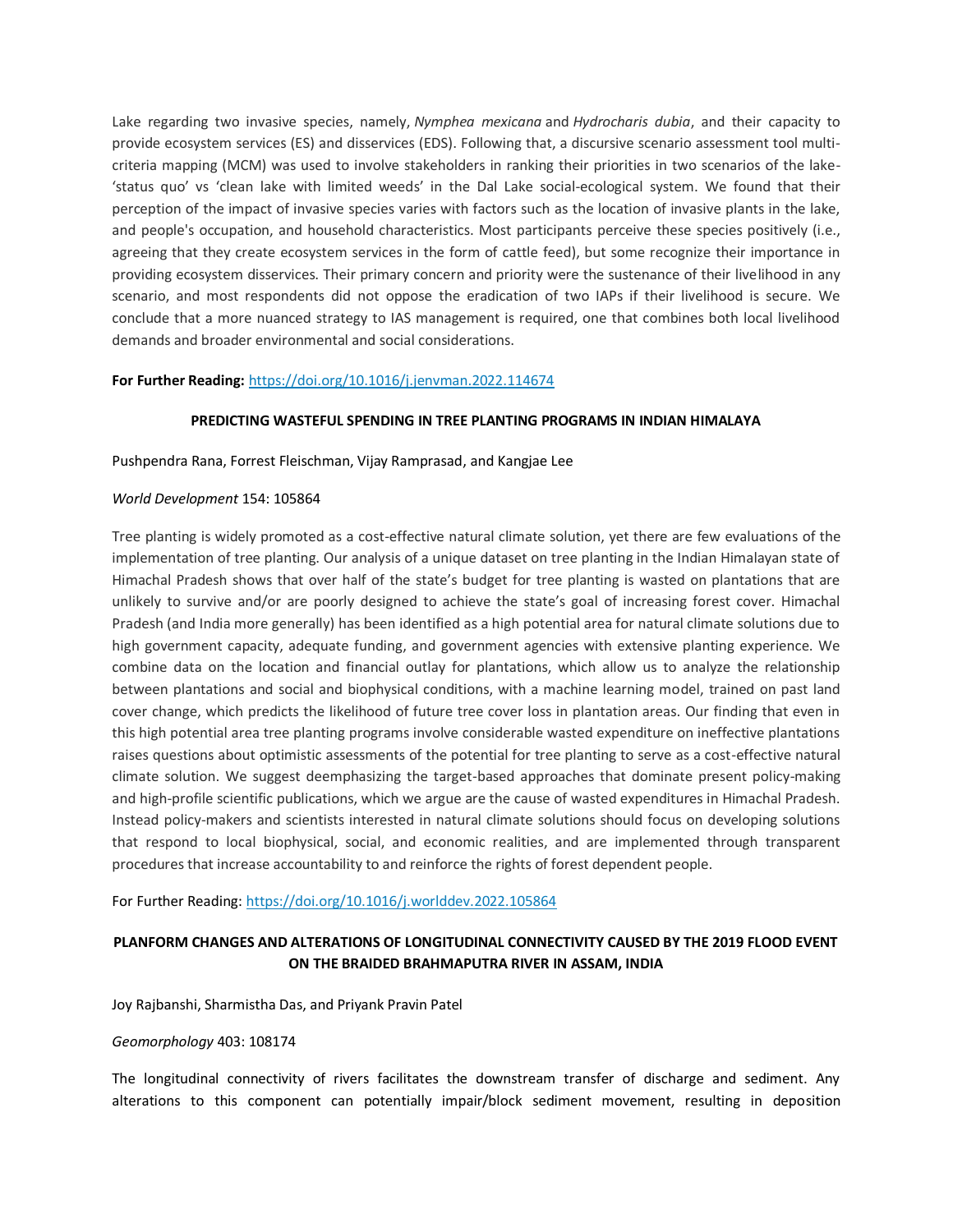and [planform](https://www.sciencedirect.com/topics/earth-and-planetary-sciences/planforms) alterations. This effect is more enhanced in [braided rivers,](https://www.sciencedirect.com/topics/earth-and-planetary-sciences/braided-river) which usually convey large sediment volumes. In this study, we use Graph Theory to analyze the impact of a big flood event (July 2019 flood) on the channel planform configuration of the Brahmaputra River in the eastern Indian state of Assam. The inbetweenness centrality and structural sediment connectivity of the nodes (channel confluences/diffluences) and links were computed using different indices. The node accessibility was enumerated using the Shimbel Index. Sedimentographs were devised to simulate the likely sediment outflow volumes and its duration in the post-flood scenario. Our results reveal that significant changes in the channel planform were caused by this flood event, which repositioned mid-channel and bank-attached bar deposits and realigned the river's entwined multiple threads. These engendered alterations in the existing channel bifurcations and inter-node connections, thereby impacting on how the sediment was transferred and its pathways. The enumerated accessibility index and simulated sediment volumes reflected the above changes, with reach-wise variations apparent in these aspects. This study helps comprehend the flood-induced planform morphological changes in braided streams, which has implications for navigation. The framework used here can also be applied to assess other braided rivers.

For Further Reading: <https://doi.org/10.1016/j.geomorph.2022.108174>

### **ASSESSING THE VULNERABILITY OF PROTECTED AREAS IN THE EASTERN HIMALAYAS BASED ON THEIR BIOLOGICAL, ANTHROPOGENIC, AND ENVIRONMENTAL ASPECTS**

Subham Banerjee, Rajashekhar Niyogi, Mriganka Shekhar Sarkar, and Robert John

### *Trees, Forests and People* 8: 100228

Protected areas are the cornerstone for biodiversity conservation in present times. Considering this, the post-2020 global biodiversity framework aims to expand the network of protected areas to cover 30% of the earth's terrestrial surface by 2030. For effective biodiversity conservation, it is essential to bring in more areas under protection and systematically conserve the areas with greater biological diversity that are relatively more vulnerable to various environmental and anthropogenic stresses. In the present study, we assess the vulnerability of montane [forest ecosystems](https://www.sciencedirect.com/topics/agricultural-and-biological-sciences/forest-ecosystems) in the protected areas of the eastern Himalayan region of India. Our study specifically classifies the protected areas by their relative vulnerabilities, using established methods based on the number of imperilled species, anthropogenic pressure, and the degree of climate change. The results show that a quarter of the protected areas contain a high species richness of imperilled species; 36% of the protected areas are highly affected by climate change, while only 10% are highly influenced by anthropogenic pressures. Outlining the specific vulnerabilities for protected areas would help determine the required management interventions and promote the judicious use of conservation resources. The analytical framework used in our study can be more widely applied to map the important sites for biodiversity conservation and identify the areas ideal for future expansion.

For Further Reading:<https://doi.org/10.1016/j.tfp.2022.100228>

# China Himalaya

### **FUTURE POTENTIAL DISTRIBUTION AND EXPANSION TRENDS OF HIGHLAND BARLEY UNDER CLIMATE CHANGE IN THE QINGHAI-TIBET PLATEAU (QTP)**

Yuanyuan Yin, Jing'ai Wang, Guoyong Leng, Jintao Zhao, Lei Wang, and Weidong Ma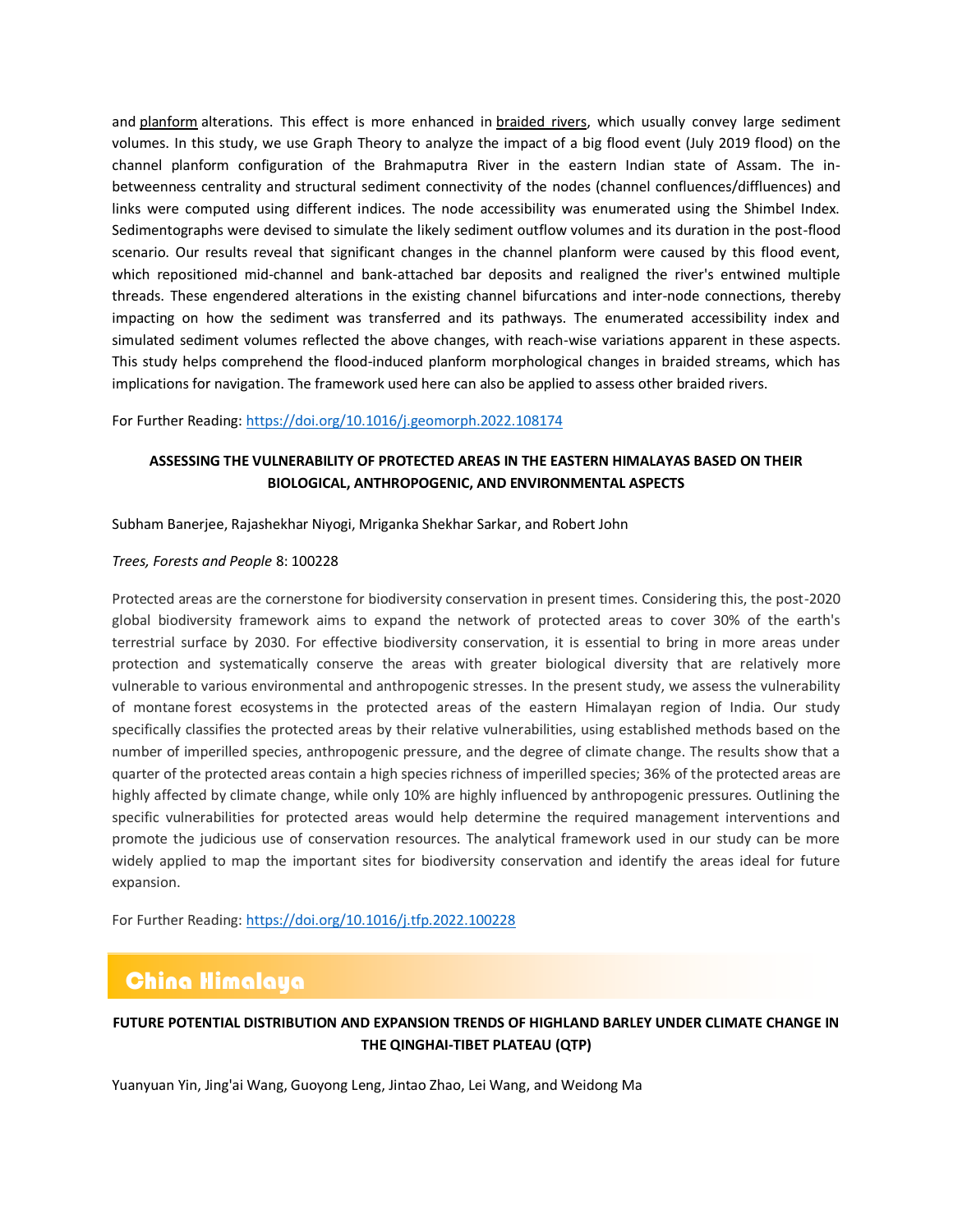#### *Ecological Indicators* 136: 108702

Highland barley is an important grain crop in the Qinghai-Tibet Plateau (QTP) of China. However, rare knowledge is available on the spatial pattern of habitat suitability across QTP and how it would be affected by future climate change. Based on 191 presence records, the probability of highland barley across the QTP under climate change is simulated by using the maximum entropy (MaxEnt) model. And the critical environmental variable (s) affecting the distribution of highland barley and the hotspots of habitat degradation/expansion during the 21st century are investigated. The results show that the daily minimum temperature of coldest month and annual precipitation are determined as the two most important environmental variables for predicting habitat distributions. Across the QTP, future climate change may result in an increase in the suitable area for planting highland barley northward, westward, and upward during the 21st century. Highland barley in river valleys of the south-eastern and northeast plateau, where areas of medium and optimal suitable habitats are concentrated, may experience contractions in areas of habitat suitability during the 21st century. By the late 21st century, the average expansion and contraction of suitable habitat areas are 0.46 and 0.14 million km<sup>2</sup>, respectively, and the upper limit elevation suitable for planting barley may increase by 215 m. Our results could provide valuable distribution information to the national and local administrators for developing the special industry of highland barley in the QTP.

For Further Reading:<https://doi.org/10.1016/j.ecolind.2022.108702>

### **ESTIMATION OF ALPINE GRASSLAND ABOVE-GROUND BIOMASS AND ITS RESPONSE TO CLIMATE ON THE QINGHAI-TIBET PLATEAU DURING 2001 TO 2019**

Ju Zhang, Shibo Fang, and Hanhu Liu

### *Global Ecology and Conservation* 35: e02065

The Qinghai-Tibet [Plateau](https://www.sciencedirect.com/topics/agricultural-and-biological-sciences/plateaus) (QTP) grassland is a critical part of the carbon pool of [terrestrial ecosystems](https://www.sciencedirect.com/topics/earth-and-planetary-sciences/terrestrial-ecosystem) and provides important animal husbandry resources. To embody the stability of grassland ecology and the response of grassland above-ground biomass (AGB) to climate change on the QTP, four estimations models (partial least squares regression (PLSR), random forest (RF), Back-Propagation [neural network](https://www.sciencedirect.com/topics/agricultural-and-biological-sciences/neural-networks) (BPNN) and deep belief network (DBN)), which are based on statistics, machine learning and deep learning regression methods, respectively, were established to estimate the [alpine meadow](https://www.sciencedirect.com/topics/agricultural-and-biological-sciences/alpine-meadows) and alpine [steppe](https://www.sciencedirect.com/topics/agricultural-and-biological-sciences/steppes) AGB from 2001–2019. The results showed that: (1) the RF model performs well on the AGB estimation with the highest accuracy ( $R^2$ =0.84, RMSE=8.51gC/m<sup>2</sup>, MAE=6.46gC/m<sup>2</sup>) and stability (R<sup>2</sup>=0.76, RMSE=9.24gC/m<sup>2</sup>, MAE=8.30gC/m<sup>2</sup>); (2) in spatial pattern, the AGB decreased from southeast to northwest on the QTP, and present a significant increasing with a rate at 0.19gC/m<sup>2</sup>a and 0.06gC/m<sup>2</sup>a on alpine meadow and alpine steppe during 2001–2019, respectively; (3) in the past 19 years, the AGB variations on the QTP showed a relatively stability with the average CV of 0.1; (4) the [sustainability](https://www.sciencedirect.com/topics/earth-and-planetary-sciences/environmental-impact-assessment) of the AGB show a weak anti-persistence (Hurst = 0.43), and it indicates that the future trend of the AGB is opposite to the current trend and the AGB is likely to be decreased in the future; (5) temperature and precipitation have a positive promotion on the most alpine meadow and alpine steppe vegetation growth on the QTP, while warming and wetting have negative promotion effects on the northwest of the plateau. These research results can provide useful reference materials for the study of the impact of climate change on alpine meadow and alpine steppe on the QTP.

For Further Reading: <https://doi.org/10.1016/j.gecco.2022.e02065>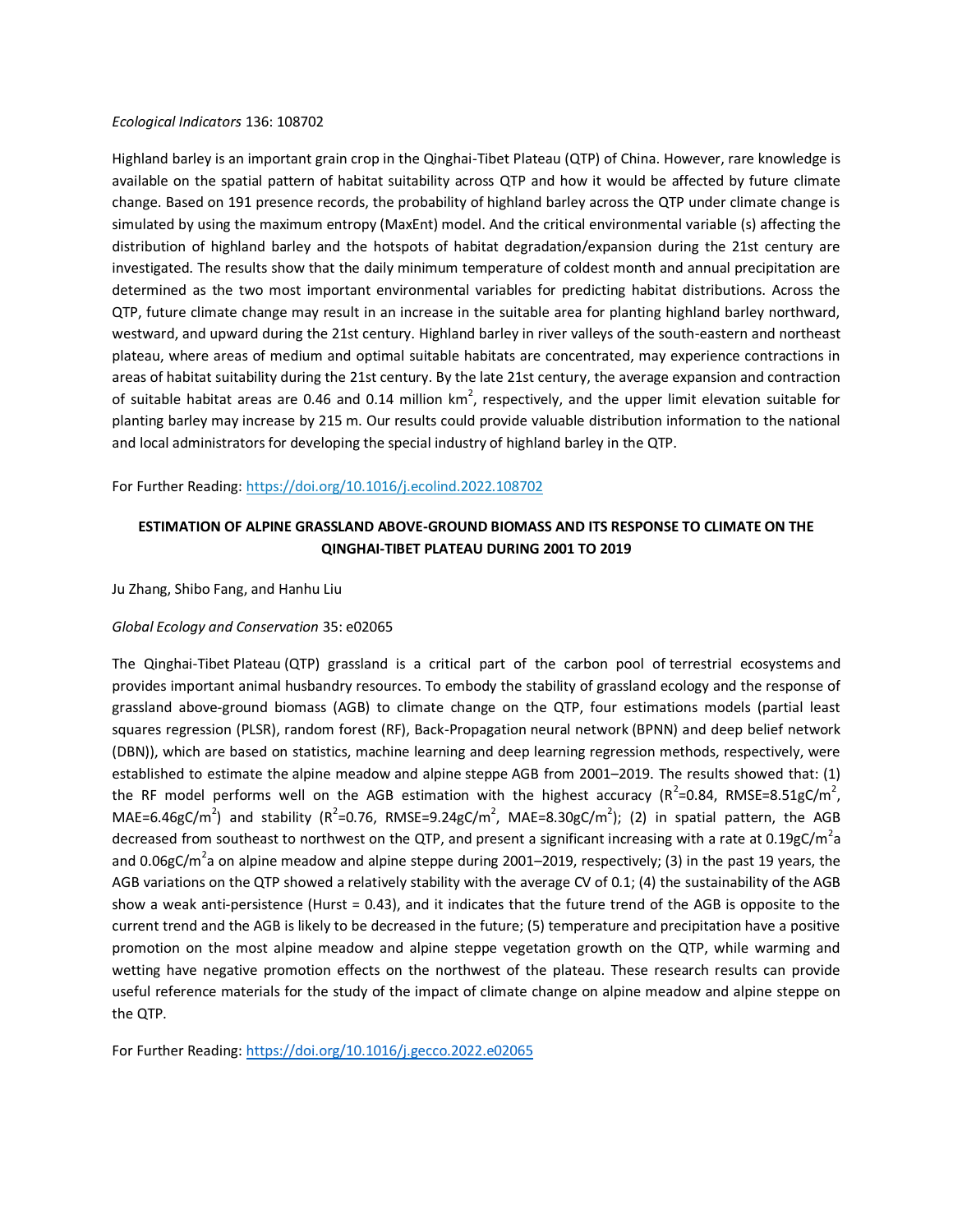### **AGRICULTURAL PRODUCTION UNDER RURAL TOURISM ON THE QINGHAI-TIBET PLATEAU: FROM THE PERSPECTIVE OF SMALLHOLDER FARMERS**

Yang Lun, Sun Jing, Liu Moucheng, and Min Qingwen

#### *Land Use Policy* 103: 105329

Rural tourism has been the leading alternative livelihood of farmers on the Qinghai-Tibet Plateau in recent years. However, the trade-off between agricultural production and rural tourism has been gradually serious. Therefore, we selected the Zhagana Village, an example of rural tourism on the Qinghai-Tibet Plateau, to discuss the agricultural production under rural tourism from smallholder farmers' perspective, and analyze its existence severity of the trade-off. Based on the comparative analysis of smallholder farmers' agricultural production behavior (including the production scale, agricultural input, agricultural output, and production efficiency), we reviewed the agricultural production in the whole study region in 2005–2019. The results show a certain degree of trade-off between agricultural production and rural tourism on the Qinghai-Tibet Plateau. At the level of smallholder farmers, under the background of rural tourism development, agricultural production efficiency (mainly the production efficiency of grassland) has significantly increased due to the further expansion of the scale of livestock husbandry by smallholder farmers. At the regional level, with the development of rural tourism, the regional production structure has gradually changed from the integrated management of farming, forestry, and animal husbandry into the mode of taking animal husbandry as a dominant industry, farming and forestry as supplementary industries, but the regional agricultural productivity has not been stagnated or weakened.

For Further Reading:<https://doi.org/10.1016/j.landusepol.2021.105329>

# Bhutan-Himalaya

### **EMPIRICAL EVIDENCE OF THE LIVELIHOOD VULNERABILITY TO CLIMATE CHANGE IMPACTS: A CASE OF POTATO-**malaya**BASED MOUNTAIN FARMING SYSTEMS IN BHUTAN**

Pradeep Rai, Yadunath Bajgai, Jimba Rabgyal, Tirtha Bdr Katwal, and Anthony Ryan Delmond

*Sustainability* 14: 2339

Potato (*Solanum tuberosum*) is an indispensable commodity, mainly cultivated by high-altitude mountain households, that sustains and supports the livelihood of an overwhelming 51% of the Bhutanese population. The popularity of potato cultivation among Bhutanese farmers can be attributed to the crop's adaptability to a wide range of agroclimatic conditions such as a rainfed crop, high productivity, an assured market, and a reliable source of income for the farming families. We hypothesize that the changing climate would make the livelihood associated with potato cultivation in Bhutan more vulnerable. We tested this hypothesis to identify the sources of vulnerability of smallholder farming households using the Livelihood Vulnerability Index (LVI) and LVI-IPCC (Intergovernmental Panel on Climate Change) approaches in six potato growing districts of Bhutan: Bumthang, Chukha, Gasa, Mongar, Tashigang, and Wangdue. Primary data were generated through a semi structured sample survey of 240 households on the seven major livelihood components of socio-demographic profiles, livelihood strategies, social networks, health, food, water, natural disasters, and climate variability. The results showed that the LVI (range 0.302 to 0.375) and LVI-IPCC (range −0.005 to 0.030) differed significantly (*p* < 0.001) across the districts. The districts of Tashigang and Mongar were less vulnerable than the other four districts by the LVI approach, whereas Bumthang was also revealed to be less vulnerable using the LVI-IPCC approach. The degree of vulnerability in a district differed according to their level of exposure and adaptive capacity to the climate change